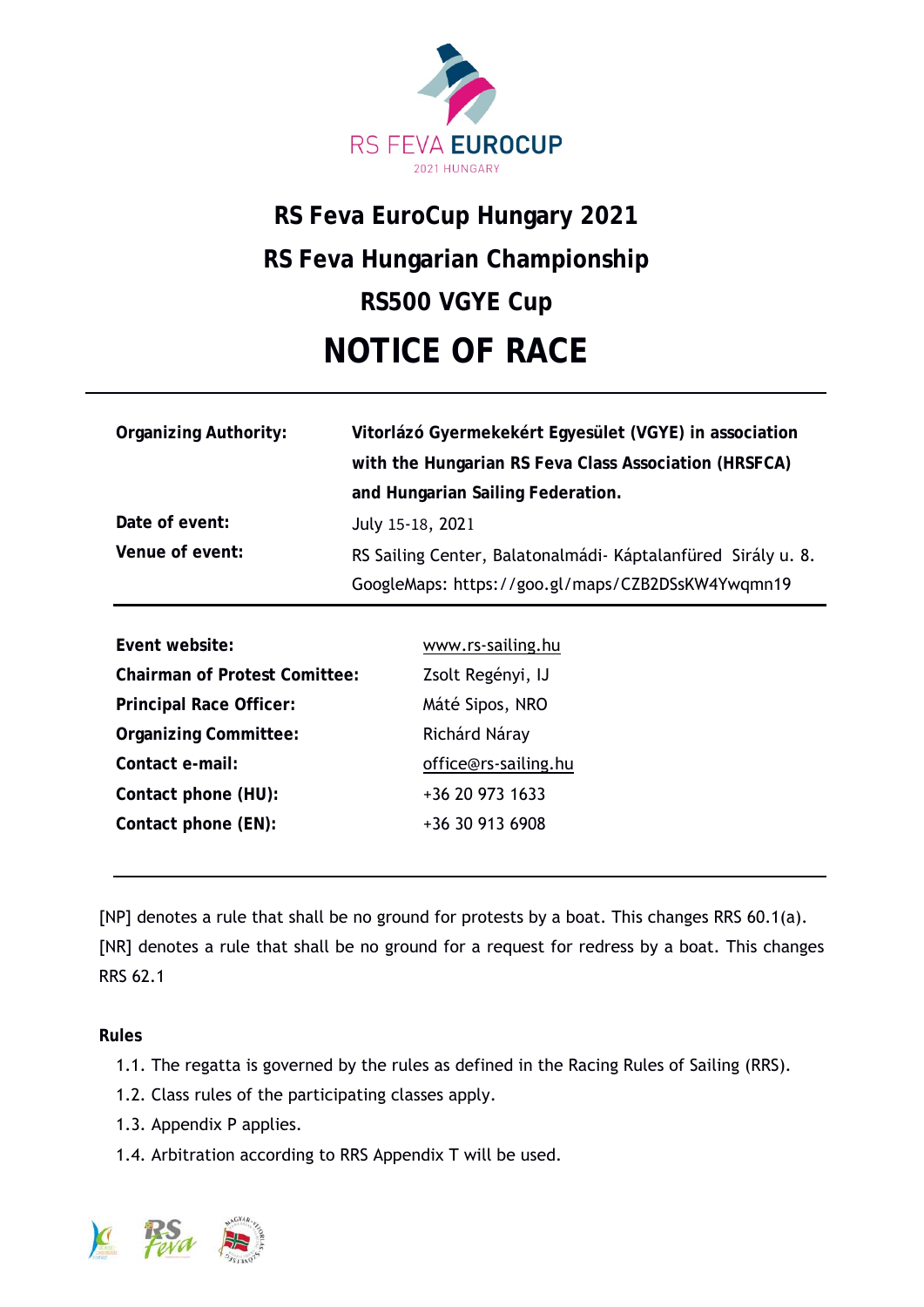1.5. If there is a conflict between languages the English text will take precedence.

1.6. As for winning the title "Hungarian Champion", the regulation of the Hungarian Sailing Federation which will be posted on the official notice board apply.

1.7. The racing rules will be changed as follows.

1.7.1. RRS 40.2 is changed to: "RRS 40.1 applies for all times afloat."

1.7.2. RRS 63.7 is changed so that in the event of a conflict between the Notice of Race and Sailing Instructions, the Sailing Instructions shall prevail.

1.7.3. The changes will appear in full in the Sailing Instructions. The Sailing Instructions may also change other racing rules.

# **2. Communication**

2.1. [DP] While racing, from the first warning signal until the end of the last race of the day, except in an emergency, a boat shall not make voice or data transmission and shall not receive voice or data communication that is not available to all boats.

## **3. Eligibility and entry**

3.1. The regatta is open to all boat of the classes: RS Feva XL, RS Aero, RS500.

3.2. Class Rule 3 "Class Association Membership" of the RS Class Rules applies for eligibility to compete in this event.

3.3. All boats shall hold insurance against third party claims as referred to in clause 17.

3.4. All crew members shall be members of a Yacht Club recognized by a National Authority.

3.5. Hungarian competitors shall comply with the prescriptions of the Hungarian Sailing Federation.

3.6. Entries shall be sent to the Organizing Authority online or by e-mail. E-mail address: office@rs-sailing.hu; Online registration link is on the event website: http://rssailing.hu/registration/.

3.7. Entries are valid only if the entry fee has been paid.

3.8. Registration takes place at the Race Office in the premises of RS Sailing Center as indicated in the schedule.

3.9. The boat's entry will be finalized on completion of the registration. Following documents shall be displayed upon request.

3.9.1. A valid measurement certificate of the boat.

3.9.2. ID card of all crew members.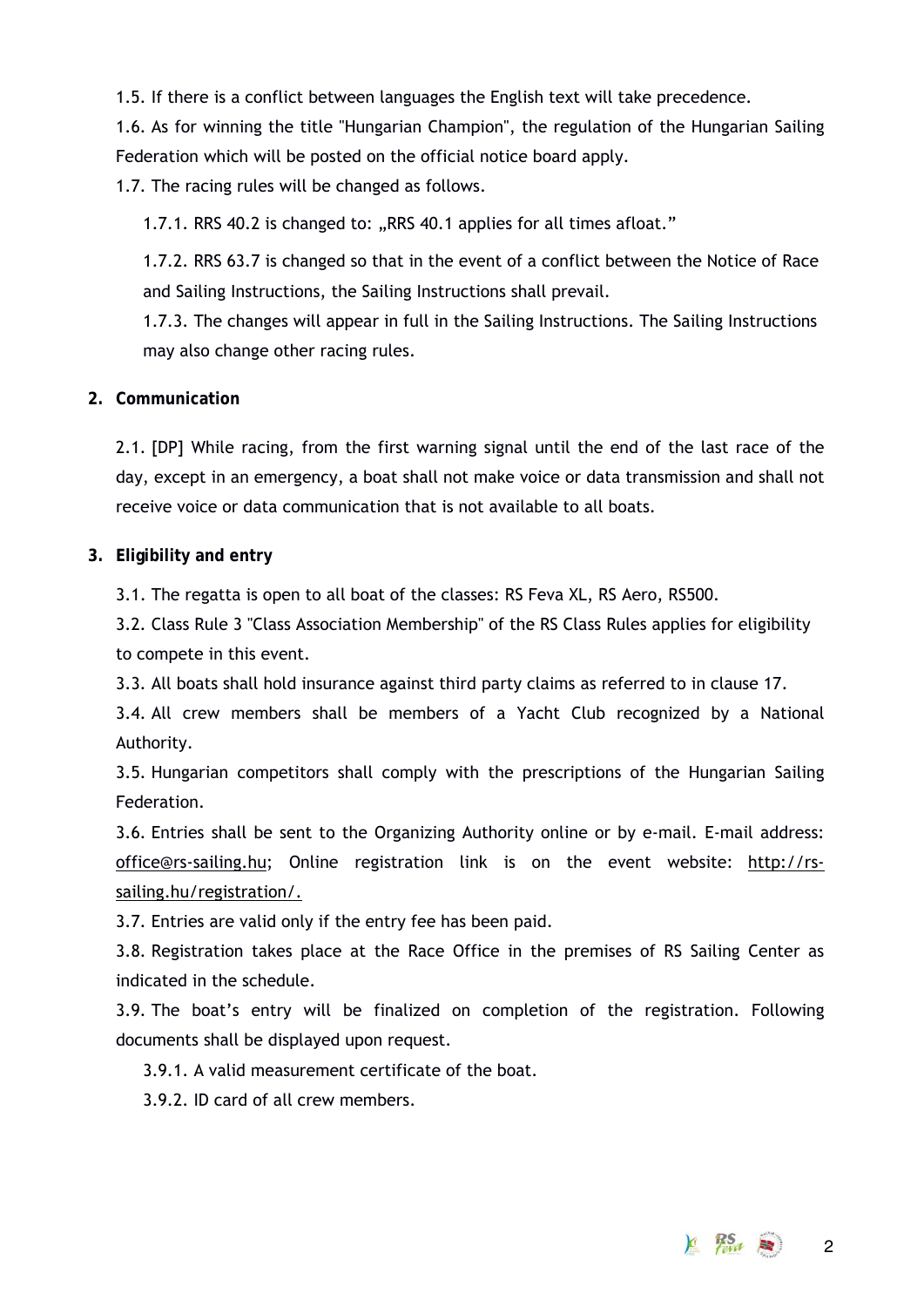3.9.3. A completed Parent's / Guardian consent form signed by the responsible parent or guardian for all competitors aged 18 or less on July 18th 2021. Forms are available for download on http://rs-sailing.hu/registration/.

3.10. A declaration about holding a third-party liability insurance of at least Euro 1,000,000 shall be signed by the boat owner's representative.

3.11. A disclaimer of liability shall be signed by the person in charge of the boat.

# **4. Fees**

4.1. The entry fee for RS Feva XL and RS500 classes is Euro 130 p. boat. The entry fee includes usage of the venue's facilities for the duration of the event, the parking of trailers and the social programs for the crews.

4.2. The registration fee for support or coach boats is Euro 160, that includes craning in and out, the temporary license for Balaton, berthing fee and entry for social programs for one person for the duration of the event.

4.3. The entry fee shall be transferred to the bank account below until July 10th 2021 the latest. All transfer charges shall be carried by the entrants.

4.4.Late entrants shall pay a fee of Euro 150 per boat (RS Feva XL and RS500) payable in cash at the registration, as given in the program.

4.5. *Payment details:*

*Event organizer: Vitorlázó Gyermekekért Egyesület*

*Address: H-1222 Hungary, Budapest, Mező u. 49*

*Account number for bank transfer from Hungary:*

*BANK NAME: CIB Bank zRt.: 1027 Budapest, Medve u. 4-14., Hungary*

*BANK ACCOUNT: 10701269-48058908-51100005*

*IBAN: HU76-1070-1269-4805-8908-5110-0005*

*SWIFT: CIBHHUHB*

4.6. Cancellations shall be made in written form. If a confirmed entry is cancelled before July 10th, 2021, Euro 80 p. boat will be refunded. In case of a cancellation after July 10th, no refunds will be made.

4.7. Registration takes place at the Race Office in the premises of RS Sailing Center as indicated in the program.

4.8. The boat's entry will be finalized on completion of the registration. Following documents shall be displayed upon request.

4.8.1. A valid measurement certificate of the boat.

4.8.2. ID card of all crew members.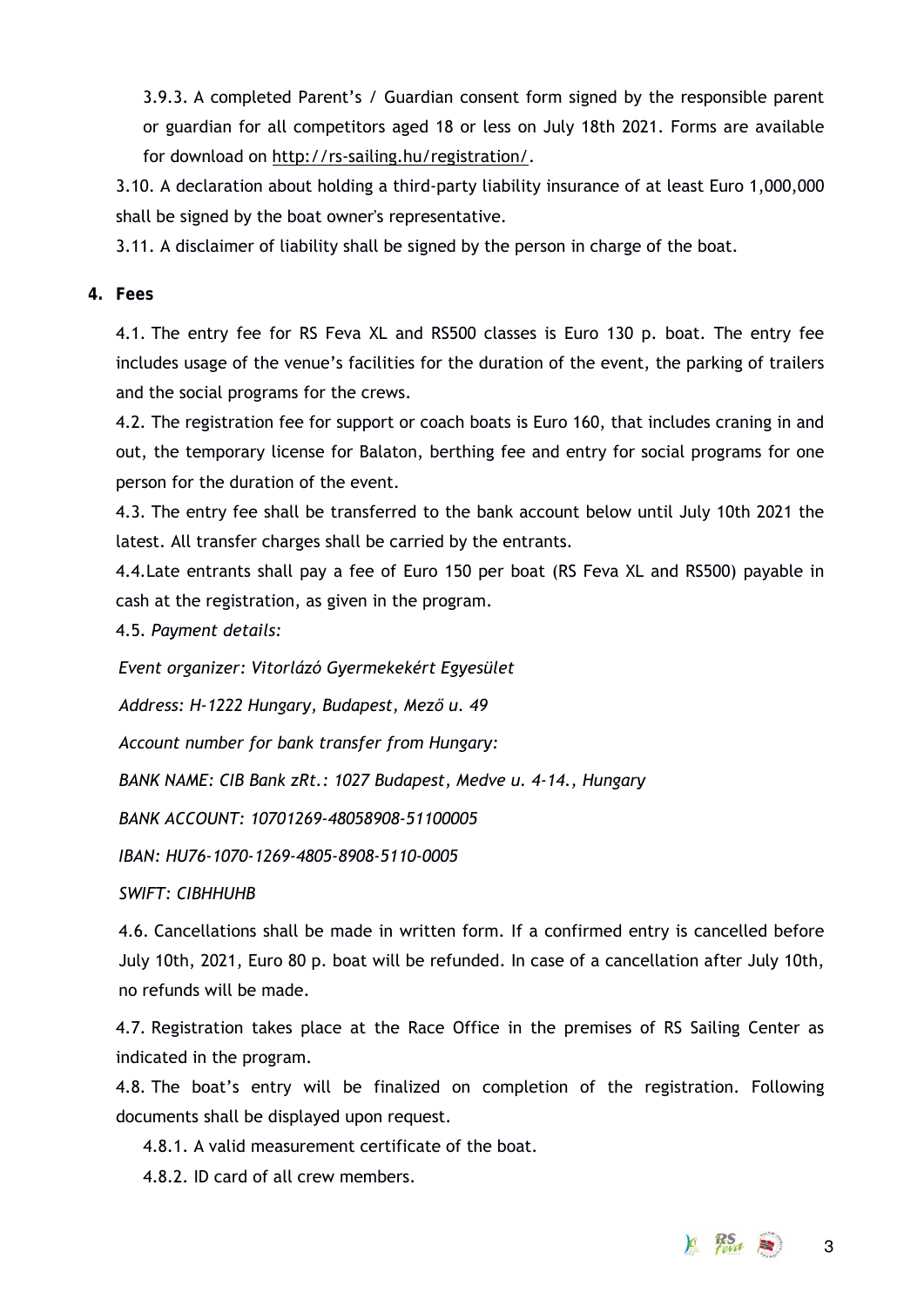4.8.3. A completed Parent's / Guardian consent form signed by the responsible parent or guardian for all competitors aged 18 or under on July  $14<sup>th</sup>$  2021. Forms are available for download on http://rs-sailing.hu/registration/.

4.9. A declaration about holding a third-party liability insurance of at least Euro 1,000,000 shall be signed by the boat owner's representative.

4.10. A disclaimer of liability shall be signed by the person in charge of the boat (RRS 3.4).

# **5. Advertising**

5.1. Boats may be required to display advertising chosen and supplied by the organizing authority.

| <b>Schedule</b>                                           |
|-----------------------------------------------------------|
| 14.00-21.00: Registration and equipment inspection        |
| 08.00-09.00: Registration and equipment inspection        |
| 09.30: Opening ceremony                                   |
| 11.00: First warning signal for race 1                    |
| Further races thereafter.                                 |
| Races.                                                    |
| Races.                                                    |
| Races.                                                    |
| No warning signal will be made after 16.55 hrs on Sunday. |
| Prize-giving ceremony: right after protest time limit or  |
| hearings.                                                 |
| There will be no more than 4 races a day.                 |
|                                                           |

10 races are planned for all classes.

# **7. Equipment inspection**

7.1. The International RS Feva Class Association reserves the right to nominate a representative to check competing boats before and during the regatta to ensure compliance with the class rules.

7.2. Boats may undergo random checks during the event and shall conform to the technical committee's instructions.

7.3. Equipment as defined in the Class Rules shall be on board while racing.

7.4. The race committee may check if registered crew members are on board while racing.

**8. [NP] Sailing Instructions**

 $4 \frac{PS}{1000}$  2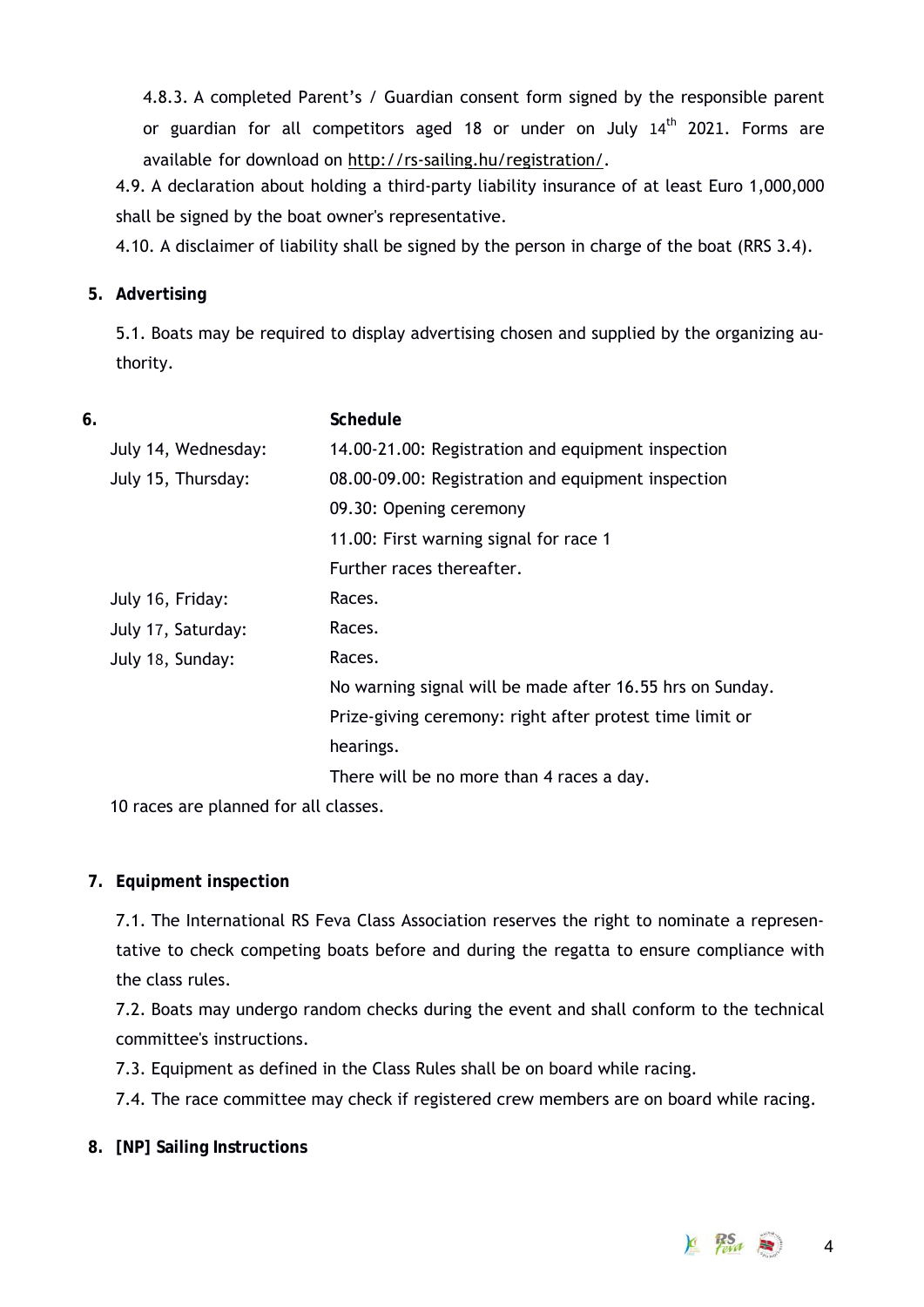Sailing Instructions will be available at the registration.

## **9. Venue**

9.1. NoR Addendum 1 shows the plan of the event venue.

9.2. [NR] Racing area will be on lake Balaton, in the area marked by Balatonfűzfő, Siófok and Csopak, as shown in Addendum 2.

## **10.Courses**

10.1. Races will be sailed on windward-leeward courses with leeward finish. [NR] Target time of the races is 40 minutes.

10.2. Details of racing area signalling, marks and courses will be defined in the Sailing Instructions.

## **11.Penalty system**

11.1.RRS 44.1 is changed so that the Two-Turns Penalty is replaced by the One-Turn Penalty.

## **12.Scoring**

12.1. Four races are required to be completed to constitute the series.

12.2. When fewer than five races have been completed, a boat' series score will be the total of her race scores.

12.3. When five, six, seven or eight races have been completed, a boat' series score will be the total of her race scores excluding her worst score.

12.4. When nine or more races have been completed, a boat' series score will be the total of her race scores excluding her worst score.

#### **13.Support person vessels**

13.1. [NP] [DP] Combustion engine driven power boats are not allowed to drive on Balaton due to environment protection laws except for with a special licence.

13.2. [NP] [DP] Boats with support persons may apply for such a temporary licence at the Organizing Authority according to the terms in clause 4.4. Applications shall be sent to the e-mail office@rs-sailing.hu together with the boat's documents, insurance certificate and the driver's boat driving licence no later than May 31st, 2021. The application document is available online here: http://rs-sailing.hu/coach-boat-registration.

13.3. [NP] [DP] All boats with support persons shall register during the registration period, present a valid third-party insurance certificate and be issued with an identity flag or sticker, such flag or sticker to be worn at all times when afloat. The person in charge of the

5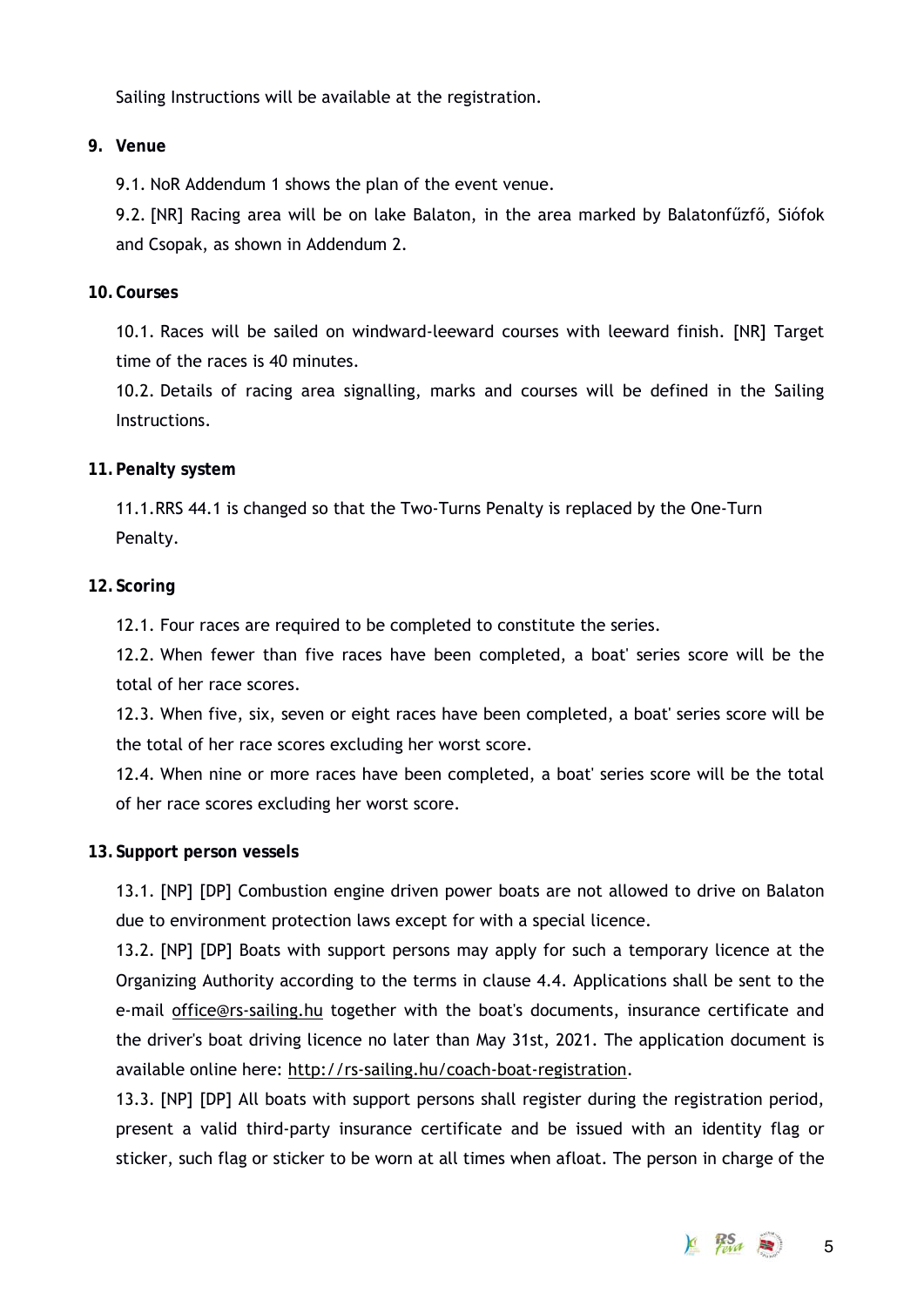competing boat shall acknowledge the presence of a boat with support person on his registration form.

13.4. In the event of an emergency the race committee may request vessels with support persons for their assistance.

13.5.[NP] [DP] The organizing authority reminds the persons responsible for support vessels that the use of VHF is governed by the applicable laws. It is the responsible person's responsibility to fulfil all legal requirements to carry with and use marine VHF radio on board a boat.

## **14. [NP] [DP] Berthing**

14.1. Boats shall be kept in their assigned places while in the boat park.

## **15.[NP] Data protection**

15.1. All participants acknowledge that there may be film or photo shootage about the regatta, sailing in and out of the harbour, programs on water and ashore that may include scenes with the participants being visible.

15.2. The organizers shall not be limited in any way to use, publish, copy, sell or give to third parties these films and photos – as far as they do not infringe personal rights.

15.3. By registering for the regatta, the entrants and participants do explicitly renounce on any relating demands, damage or compensation claims.

15.4. All participants acknowledge that the organizer is using their personal date according to the terms of the European regulations, known as GDPR. Detailed regulations will be displayed on the website of the event.

## **16.Risk statement**

16.1. RRS 3 states: 'The responsibility for a boat's decision to participate in a race or to continue to race is hers alone.' By participating in this event each competitor agrees and acknowledges that sailing is a potentially dangerous activity with inherent risks. These risks include strong winds and rough seas, sudden changes in weather, failure of equipment, boat handling errors, poor seamanship by other boats, loss of balance on an unstable platform and fatigue resulting in increased risk of injury. Inherent in the sport of sailing is the risk of permanent, catastrophic injury or death by drowning, trauma, hypothermia or other causes.

16.2. The organizing authority will not accept any liability for material damage or personal injury or death sustained in conjunction with or prior to, during, or after the regatta.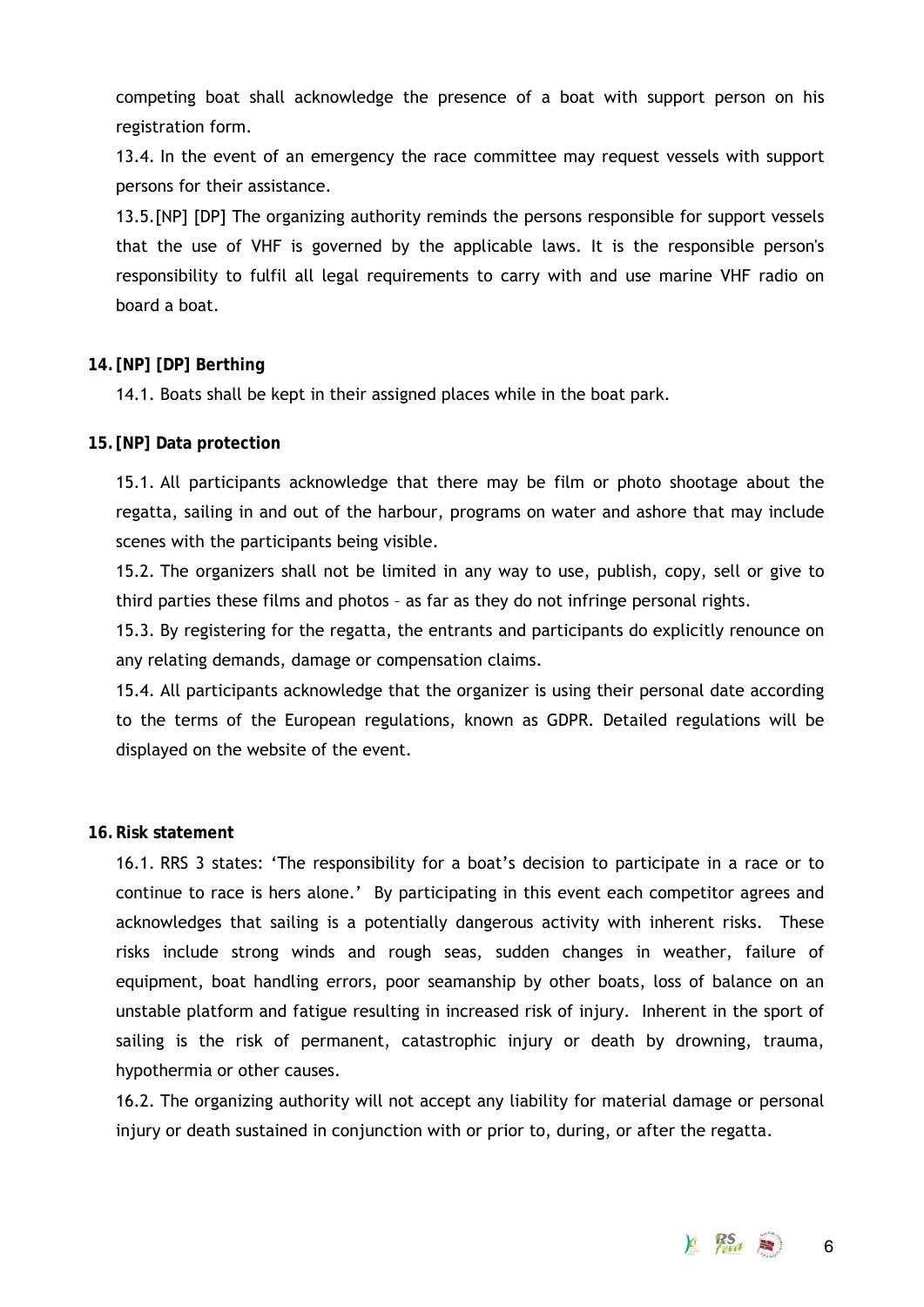16.3. It is for the boat to decide whether she is fit to sail in the conditions she will find herself. By going to water the boat confirms that she is fit for those conditions and her crew is competent to sail and compete in them.

16.4. All owners/persons in charge who sign the Entry Form are deemed to have made a declaration that they hold third-party liability insurance as required by the Notice of Race. Competitors are also advised to effect their own personal accident insurance.

16.5. The Hungarian Sailing Federation, the Hungarian RS Feva Association, Vitorlázó Gyermekekért Egyesület, RS Sailing Center, the Principal Race Officer, the race committee, the protest committee, their employees or agents or sponsors, shall not be responsible for any loss, damage, death or personal injury, however caused to the Owner/ helmsman or crew, as a result of the boat taking part in the racing.

## **17. [NP] Insurance**

17.1.Each participating boat shall be insured with a valid third-party liability insurance with a minimum cover of Euro 1,000,000.

# **18. [NP] Prizes**

18.1.The first boats in each class will be awarded a trophy.

18.2. The crew of the first three boats in each class will be awarded medals.

18.3.The best Hungarian boat in the RS Feva class (for eligibility, the regulation of the Hungarian Sailing Federation which will be posted on the Official Notice Board apply) will be Hungarian Champion.

18.4. The crew of the first three Hungarian boats in the RS Feva class will be awarded medals.

18.5. Other prizes may be awarded.

# **19.Usage of the venue's facilities, parking of cars and trailers**

19.1. [NP] [DP] Boats and support boats shall use facilities as instructed by the Harbour Master.

19.2. The organizers cannot grant parking places to participants inside of the premises. Cars may use the public parking places opposite to the venue against payment. Trailers may be left within the center's premises for free.

19.3. It is allowed to drive in into the center's area with the trailers, however cars shall leave immediately after offloading the boats or two hours which ever is earlier. When leaving, cars are allowed to drive in for the time necessary to pack the boats.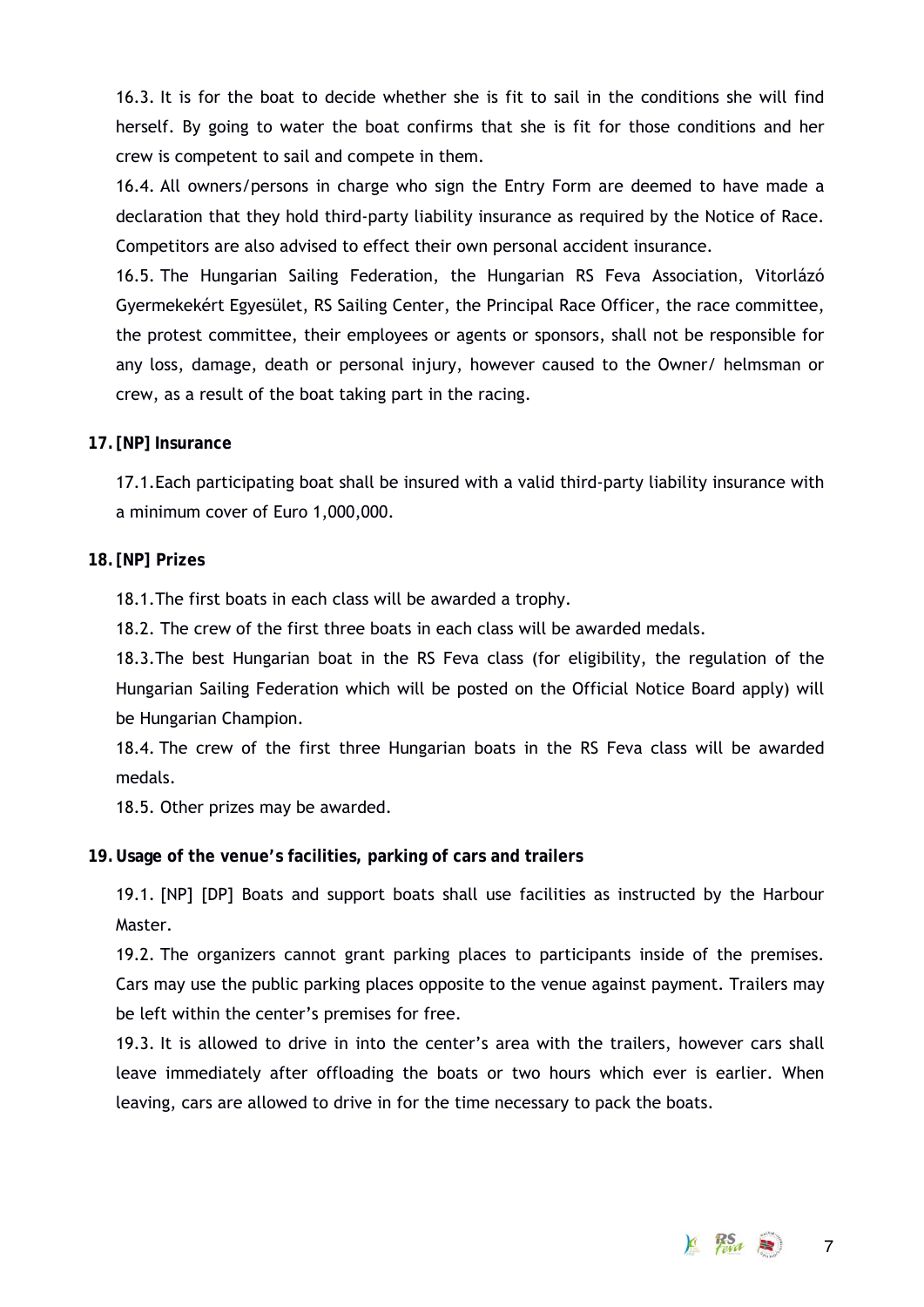# **20.Further information**

20.1. Further information is available on the website http://rs-sailing.hu/hu/kezdolap/ Social programs will be announced in a separate document.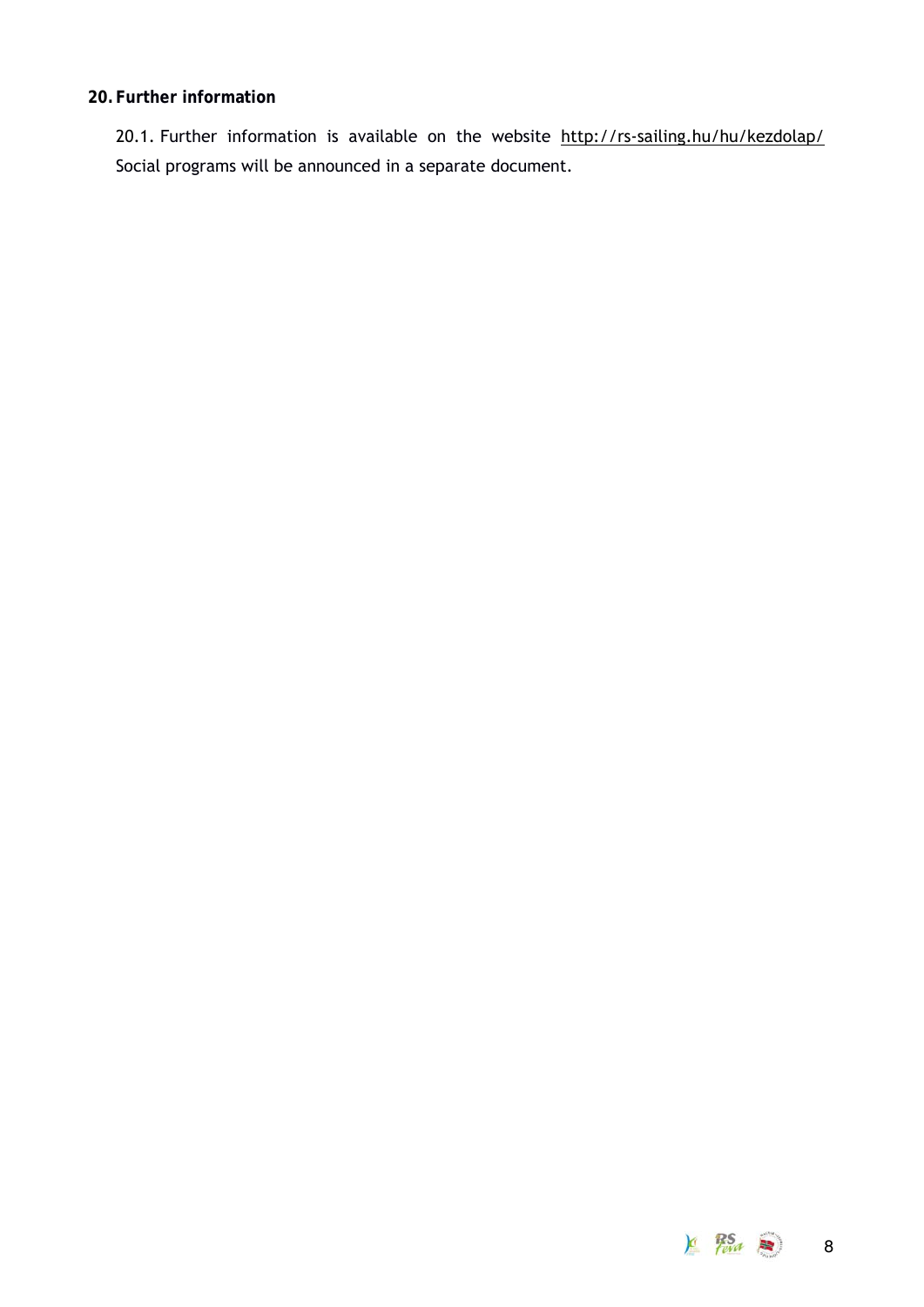# **ADDENDUM 1**



 $\mathcal{F}$  Peva  $\mathcal{F}$